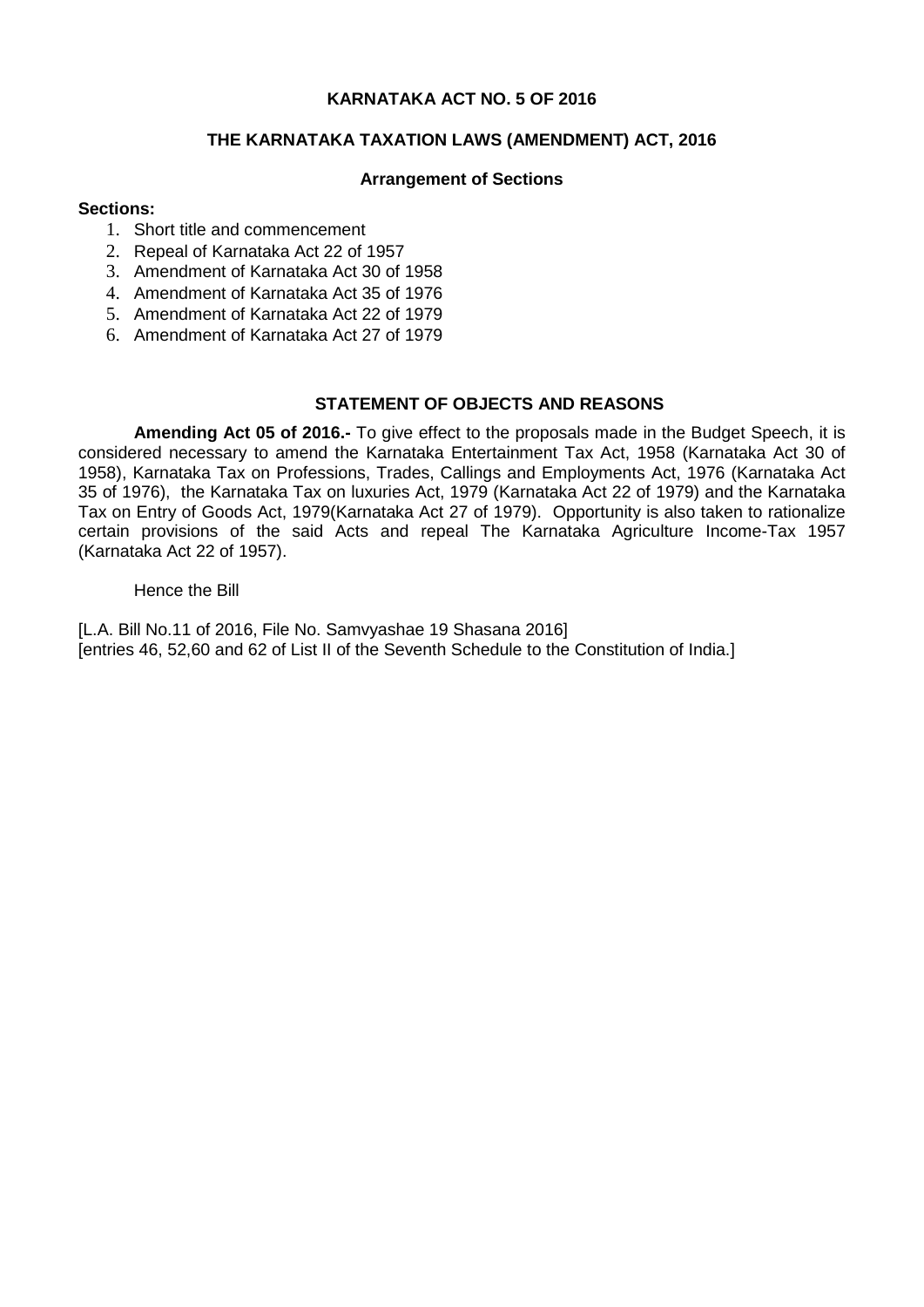### **KARNATAKA ACT NO. 5 OF 2016**

(First Published in the Karnataka Gazette Extra-ordinary on the thirty first day of March, 2016)

# **THE KARNATAKA TAXATION LAWS (AMENDMENT) ACT, 2016**

(Received the assent of the Governor on the thirty first day of March, 2016)

An Act further to amend certain taxation laws in force in the State of Karnataka.

Whereas, it is expedient further to amend certain taxation laws for the purposes hereinafter appearing;

Be it enacted by the Karnataka State Legislature in the Sixty seventh year of the Republic of India, as follows.-

**1. Short title and commencement**. - (1) This Act may be called the Karnataka Taxation Laws (Amendment) Act, 2016.

(2) It shall come into force with effect from First day of April 2016.

**2. Repeal of Karnataka Act 22 of 1957**. – (1) The Karnataka Agricultural Income-Tax Act, 1957(Karnataka Act 22 of 1957) is hereby repealed:

Provided that such repeal shall not affect,–

- **(a)** the previous operation of the said enactment or anything duly done or suffered thereunder; or
- **(b)** any right, privilege, obligation or liability acquired, accrued or incurred under the said enactment; or
- **(c)** any penalty, forfeiture or punishment incurred in respect of any offence committed against the said enactment; or
- **(d)** any investigation, legal proceeding (including assessment proceeding) or remedy in respect of any such right, privilege, obligation, liability, forfeiture or punishment as aforesaid;

and any such investigation, legal proceeding or remedy may be instituted, continued or enforced, and any such penalty, forfeiture or punishment may be imposed as if this Act had not been passed.

- (2) Notwithstanding anything contained in sub-section (1), for the purpose of giving effect to the preceding proviso to the said sub-section (1), the State Government may, by notification, in the Official Gazette make such provision as appears to it necessary or expedient,—
	- **(a)** for making omissions from, additions to and adaptations and modifications of the rules, notifications and orders issued under the repealed enactment;
	- **(b)** for specifying the authority, officer or person who shall be competent to exercise such functions exercisable under any of the repealed enactment or any rules, notifications or orders issued thereunder as may be mentioned in the said notification.
- (3) Notwithstanding anything contained in sub-section (1), nothing contained in any of the repealed enactment limiting the time within which any action may be taken or any order, assessment or re-assessment may be made shall apply to an assessment or reassessment made on the assessed or any person,—
- (I) in consequence of, or to give effect to, any finding, direction or order made under any provision of the relevant repealed enactment or any judgment, or order made by the Supreme Court, High Court or any other court whether before or after the commencement of this Act;
- (ii) to rectify any error on account of the assessment of such assesses or person under this Act, instead of under the relevant enactment, provided such assessment or reassessment under the repealed enactment is made within a period of two years from the date of commencement of the Karnataka Taxation Laws (Amendment) Act, 2016.

**3. Amendment of Karnataka Act 30 of 1958.-** In the Karnataka Entertainments Tax Act, 1958 (Karnataka Act 30 of 1958).- In Section 4-G for the words "six per cent" the words "ten per cent" shall be substituted.